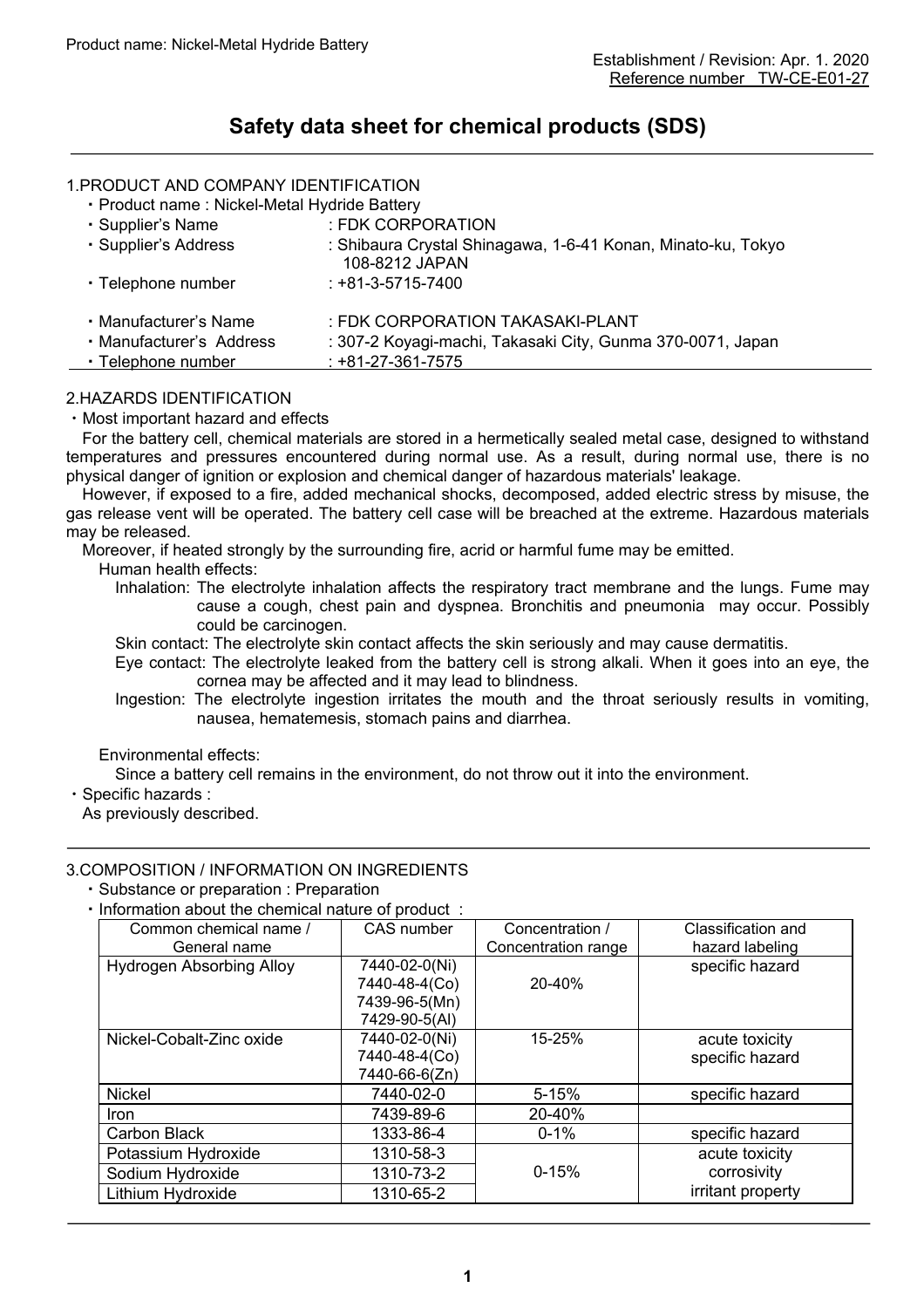#### 4.FIRST-AID MEASURES

Internal cell materials of an opened battery cell

・Inhalation :

Cover the victim in a blanket, move to the place of fresh air and keep quiet. Seek medical attention immediately. When dyspnea (breathing difficulty) or asphyxia (breath-hold), give artificial respiration immediately.

・Skin contact :

Remove contaminated clothes and shoes immediately. Wash the adherence or contact region with soap and plenty of water. Seek medical attention immediately.

・Eye contact :

Immediately flush eyes with water continuously for at least 15 minutes. Seek medical attention immediately.

A battery cell and internal cell materials of an opened battery cell

・Ingestion :

Do not induce vomiting. Seek medical attention immediately.

# 5.FIRE-FIGHTING MEASURE

Although a battery cell is not flammability, in case of fire, move it to the safe place quickly.

- The following measures are taken when it cannot be moved.
	- ・Suitable extinguishing media: Dry sand, chemical powder fire extinguishing medium.
	- ・Specific hazards: Acrid or harmful fume is emitted during fire.
	- ・Special protective equipment for firefighters : Protective equipment written in Section 8.

# 6.ACCIDENTAL RELEASE MEASURES

Internal cell materials, such as electrolyte leaked from battery cell, are carefully dealt with according to the followings.

- ・Personal precautions :
	- Forbid unauthorized person to enter. Remove leaked materials with protective equipment written in Section 8.
- ・Environmental precautions: Do not throw out into the environment.
- ・Method of recovery and neutralization :

Dilute the leaked electrolyte with water and neutralize with diluted sulfuric acid. The leaked solid is moved to a container. The leaked place is fully flushed with water.

#### 7.HANDLING AND STORAGE

- ・Handling
	- Technical measures

Prevention of user exposure: Not necessary under normal use.

Prevention of fire and explosion: Not necessary under normal use.

Precaution for safe handling: Do not damage or remove the external tube.

Specific safe handling advice: Never throw out cells in a fire or expose to high temperatures. Do not soak cells in water and seawater. Do not expose to strong oxidizers. Do not give a strong mechanical shock or throw down. Never disassemble, modify or deform. Do not connect the positive terminal to the negative terminal with electrically conductive material. In the case of charging, use only dedicated charger or charge according to the conditions specified by FDK.

#### ・Storage

Technical measures

Storage conditions (suitable to be avoided): Avoid direct sunlight, high temperature, high humidity. Store in cool place (temperature: -20  $\sim$  30 degree C, humidity: from 40 to 80%).

Incompatible products: Water, seawater, metal products such as wire, necklace, hairpin

Packing material (recommended, not suitable): Insulative and tear-proof materials are recommended.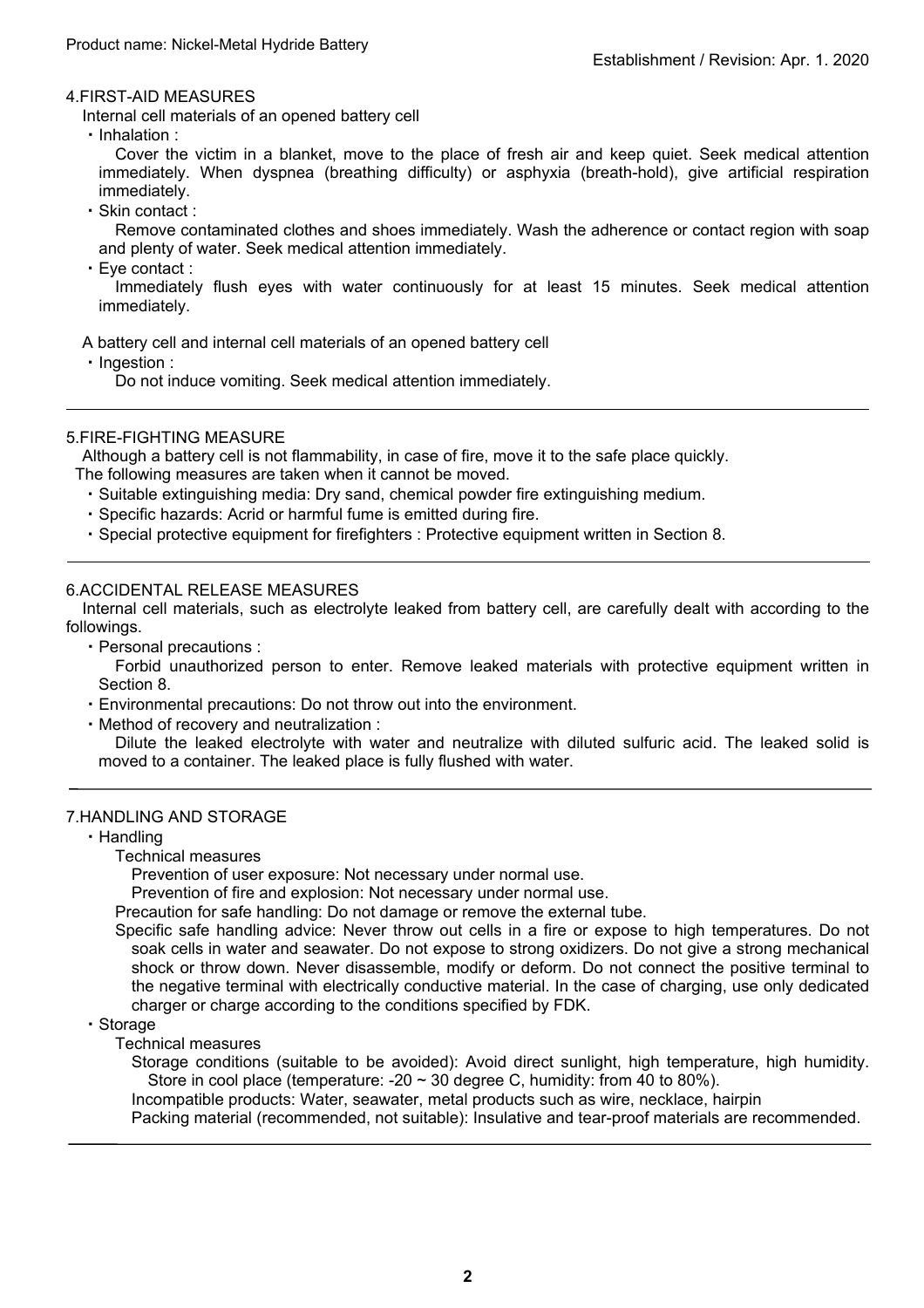# 8.EXPOSURE CONTROLS / PERSONAL PROTECTION

・Engineering measures :

No engineering measure is necessary during normal use. In case of internal cell materials' leakage, the information below will be useful.

・Control parameters

| Common chemical name /<br>General name | ACGIH(2011)                                                                                                                    |                                                 |  |
|----------------------------------------|--------------------------------------------------------------------------------------------------------------------------------|-------------------------------------------------|--|
|                                        | <b>TLV-TWA</b>                                                                                                                 | BEI                                             |  |
| Nickel, Nickel Compounds               | (As Ni)<br>Metal: $1.5 \text{mg/m}^3$<br>Soluble compounds : $0.1 \text{mg/m}^3$<br>Insoluble compounds : 0.2mg/m <sup>3</sup> |                                                 |  |
| <b>Cobalt Compounds</b>                | (As Co)<br>$0.02$ mg/m <sup>3</sup>                                                                                            | In urine: 15 micro g/l<br>In blood: 1 micro g/l |  |
| Manganese Compounds                    | (As Mn)<br>$0.2$ mg/m $3$                                                                                                      |                                                 |  |
| <b>Aluminum Compounds</b>              | (As Al)<br>$1mg/m3$ (Flammable powder)                                                                                         |                                                 |  |
| Zinc oxide                             | 2mg/m <sup>3</sup>                                                                                                             |                                                 |  |
| <b>Carbon Black</b>                    | $3$ mg/m $3$                                                                                                                   |                                                 |  |
| Potassium Hydroxide                    |                                                                                                                                |                                                 |  |
| Sodium Hydroxide                       |                                                                                                                                |                                                 |  |
| Lithium Hydroxide                      |                                                                                                                                |                                                 |  |

ACGIH: American Conference of Governmental Industrial Hygienists, Inc. TLV-TWA: Threshold Limit Value-time weighted average concentration BEI: Biological Exposure Indices

・Personal protective equipment

Respiratory protection: Protective mask Hand protection: Protective gloves Eye protection: Protective glasses designed to protect against liquid splashes Skin and body protection: Working clothes with long sleeve and long trousers

# 9.PHYSICAL AND CHEMICAL PROPERTIES

・Appearance

Physical state: Solid Form: Cylindrical and Prismatic

Color: Metallic color (without tube/label)

Odour: No odour

・pH : NA

・Specific temperatures/temperature ranges at which changes in physical state occur : There is no useful information for the product as a mixture.

- ・Flash point : NA
- ・Explosion properties : NA
- Density : around  $1.5 \sim 6.0$  g/cm<sup>3</sup>
- ・Solubility ,with indication of the solvent(s) : Insoluble in water

#### 10.STABILITY AND REACTIVITY

- ・Stability : Stable under normal use
- ・Hazardous reactions occurring under specific conditions

By misuse of a battery cell or the like, oxygen or hydrogen accumulates in the cell and the internal pressure rises. These gases may be emitted through the gas release vent. When fire is near, these gases may take fire.

When a battery cell is heated strongly by the surrounding fire, acrid or harmful fume may be emitted.

- ・Conditions to avoid : Direct sunlight, high temperature and high humidity
- ・Materials to avoid : Conductive materials, water, seawater, strong oxidizers and strong acids
- ・Hazardous decomposition products: Acrid or harmful fume is emitted during fire.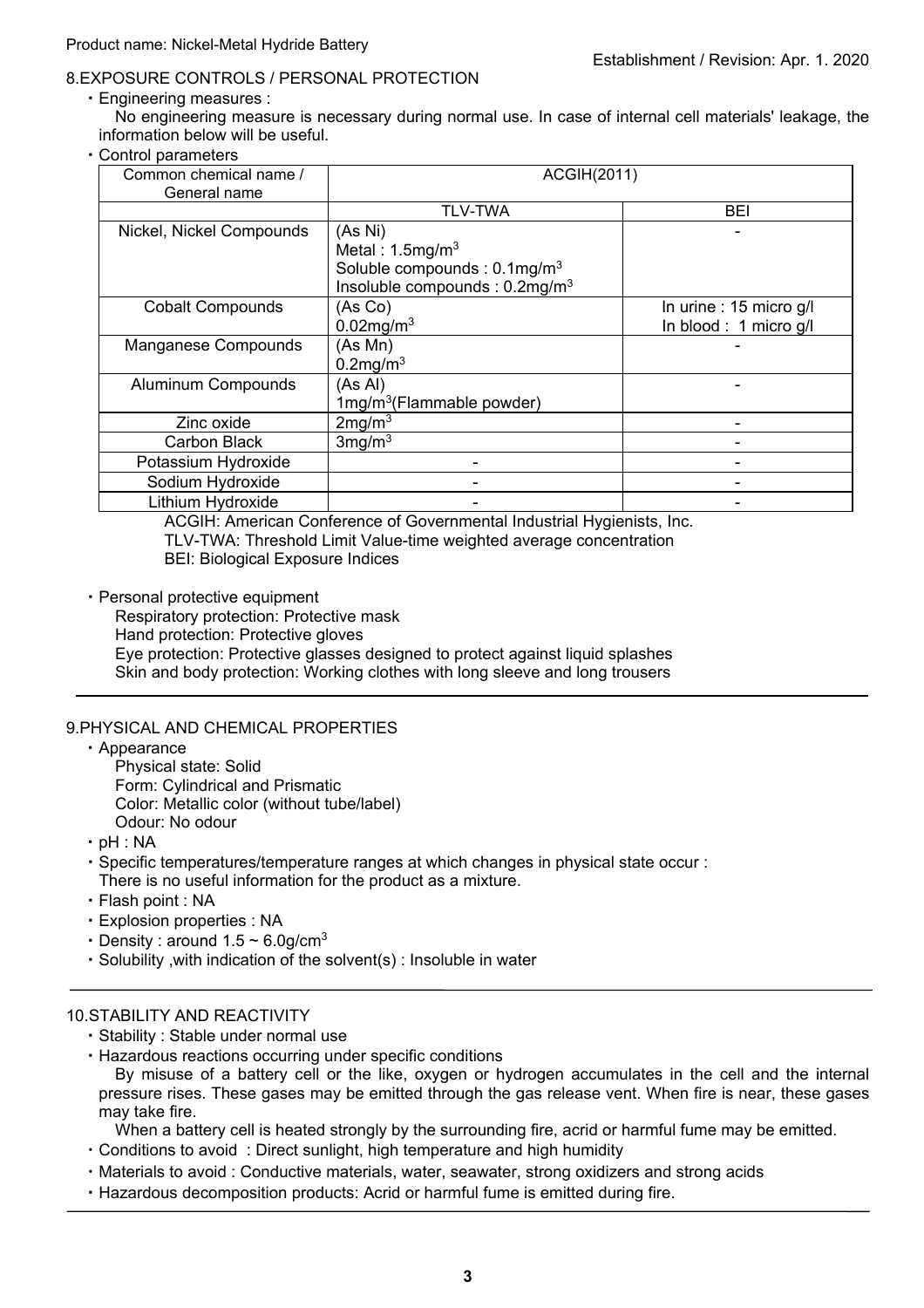#### Product name: Nickel-Metal Hydride Battery

#### 11.TOXICOLOGICAL INFORMATION

There is no data available on the product itself. The information of the internal cell materials is as follows.

#### **Nickel, Nickel Compounds**

- ・Acute toxicity:
	- oral GHS: out of Category. skin Unknown. inhalation  $(gas)$  GHS: exempt from a classification. inhalation (steam) Unknown. inhalation (mist) Unknown
- ・Skin corrosivity : Unknown.
- ・Serious damage and irritant property for eyes: Unknown.
- ・Respiratory or skin sensitization:
	- Respiratory sensitization: GHS: Category 1
	- The allergy, asthma or breathing difficulties might be caused when inhaling.
	- Skin sensitization: GHS: Category 1
		- The allergic skin reaction might be caused.
- ・Germline mutagenicity:
	- GHS: It is not possible to classify it due to data deficiency.
- ・Carcinogenicity :
	- GHS: Category 2
	- ACGIH: (Metal) A5 Not suspected as a human carcinogen
	- ACGIH: (water-soluble compounds) A4 Not classified as a human carcinogen obviously
	- ACGIH: (Insoluble compounds) A1 Confirmed human carcinogen
	- NIOSH: Potential occupational carcinogen
	- NTP: Reasonably anticipated to be human carcinogen
	- IARC: (Metal) Group 2B Possibly carcinogenic to human
	- IARC: (Compounds) Group 1 carcinogenic to human
- ・Reproduction Toxicity :
	- GHS: It is not possible to classify it due to data deficiency.
- ・Certain target organ/ Systemic toxicity (single exposure):
	- GHS: Category 1(respiratory organ and kidney).
	- The disorder of the respiratory organ and the kidney is caused.
- ・Certain target organ/ Systemic toxicity (repeated exposure):
	- GHS: Category 1(respiratory organ).
	- The disorder of the respiratory organ is caused by long-term or repeated exposure.

#### **Cobalt Compounds**

| • Acute toxicity:   |                                                                |
|---------------------|----------------------------------------------------------------|
| oral                | GHS: out of Category.                                          |
| skin                | Unknown.                                                       |
| inhalation $(gas)$  | GHS: exempt from a classification.                             |
| inhalation (steam)  | Unknown.                                                       |
| inhalation (mist)   | GHS: It is not possible to classify it due to data deficiency. |
| · Skin corrosivity: | Unknown.                                                       |

- ・Serious damage and irritant property for eyes: Unknown.
- ・Respiratory or skin sensitization:
	- Respiratory sensitization: GHS: Category 1
	- The allergy, asthma or breathing difficulties might be caused when inhaling. Skin sensitization: GHS: Category 1
		- The allergic skin reaction might be caused.
- ・Germline mutagenicity: Unknown.
- ・Carcinogenicity :
	- GHS: Category 2
	- ACGIH: A3 –Confirmed animal carcinogen but relevance to human carcinogen is unknown. IARC: Group 2B Possibly carcinogenic to human.
	- The cancer might be caused.
- ・Reproduction Toxicity :
	- GHS: Category 2.
	- The adverse effect on reproductive competence or the fetus might occur.
- ・Certain target organ/ Systemic toxicity (single exposure):
	- GHS: Category 3(respiratory tract irritating properties).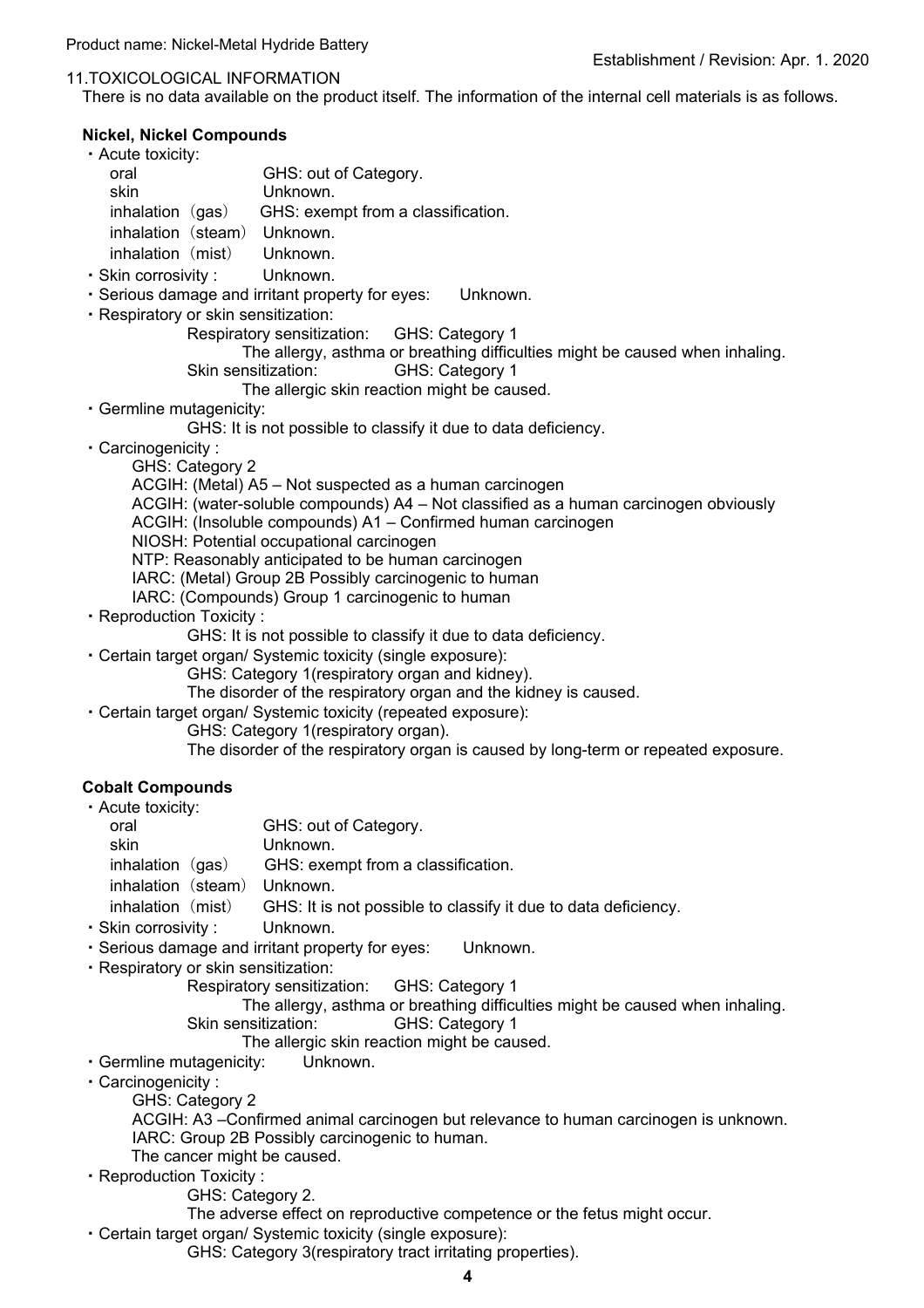The respiratory organ might be stimulated. ・Certain target organ/ Systemic toxicity (repeated exposure):

GHS: Category 1(respiratory organ).

The disorder of the respiratory organ is caused by long-term or repeated exposure.

### **Manganese compounds**

| • Acute toxicity:                                   |                                                                                                                                                                                                                                  |          |                       |  |  |  |
|-----------------------------------------------------|----------------------------------------------------------------------------------------------------------------------------------------------------------------------------------------------------------------------------------|----------|-----------------------|--|--|--|
| oral                                                |                                                                                                                                                                                                                                  |          | GHS: out of Category. |  |  |  |
| skin                                                |                                                                                                                                                                                                                                  | Unknown. |                       |  |  |  |
| inhalation (gas) GHS: exempt from a classification. |                                                                                                                                                                                                                                  |          |                       |  |  |  |
| inhalation (steam, mist) Unknown.                   |                                                                                                                                                                                                                                  |          |                       |  |  |  |
|                                                     | $\mathbf{r}$ . All a strip is the strip of the strip in the strip in the strip in the strip in the strip in the strip in the strip in the strip in the strip in the strip in the strip in the strip in the strip in the strip in |          |                       |  |  |  |

- ・Skin corrosivity : GHS: Category 3. Slight skin stimulation.
- ・Serious damage and irritant property for eyes: GHS: Category 2B. eye stimulation.
- ・Respiratory or skin sensitization:

Respiratory sensitization: Unknown.

- Skin sensitization: Unknown.
- ・Germline mutagenicity : GHS: It is not possible to classify.
- ・Carcinogenicity : GHS: out of Category.
- ・Reproduction Toxicity : GHS: Category 1B.

The adverse effect on reproductive competence or the fetus might occur.

・Certain target organ/ Systemic toxicity (single exposure): GHS: Category 1 (respiratory organ).

The disorder of the respiratory organ is caused.

・Certain target organ/ Systemic toxicity (repeated exposure):

GHS: Category 1(respiratory organ, nerve).

The disorder of the respiratory organ and nerve system is caused by long-term or repeated inhalation exposure.

# **Aluminum Compounds**

#### ・Acute toxicity:

- oral, skin, inhalation(steam, dust) Unknown.
- ・Skin corrosivity : Unknown.
- ・Serious damage and irritant property for eyes: Unknown.
- ・Respiratory or skin sensitization:

| Respiratory sensitization: | Unknown. |
|----------------------------|----------|
| Skin sensitization:        | Unknown. |

- ・Germline mutagenicity : Unknown.
- ・Carcinogenicity : Unknown.
- ・Reproduction Toxicity : Unknown.
- ・Certain target organ/ Systemic toxicity (single exposure): Unknown.

・Certain target organ/ Systemic toxicity (repeated exposure):

GHS: Category 1 and 2.

The disorder of the pulmonary is caused by long-term or repeated inhalation exposure.(Category 1) The disorder of the nerve system by long-term or repeated oral exposure might be caused. (Category 2)

# **Zinc oxide**

- ・Acute toxicity:
	- oral rat LD<sub>50</sub> > 5000mg/kg
	- inhalation (dust, mist) rat  $LC_{50}$  > 5.7mg/l The harmful might be caused when inhaling.
- ・Skin corrosivity : GHS: out of Category.
- ・Serious damage and irritant property for eyes: GHS: out of Category
- ・Respiratory or skin sensitization:
	- Respiratory sensitization: Unknown.
	- Skin sensitization: GHS: out of Category.
- ・Germline mutagenicity : Unknown.
- ・Carcinogenicity : GHS: out of Category.
- ・Reproduction Toxicity : GHS: out of Category.
- ・Certain target organ/ Systemic toxicity (single exposure):
	- GHS: Category 1.

The disorder of the whole body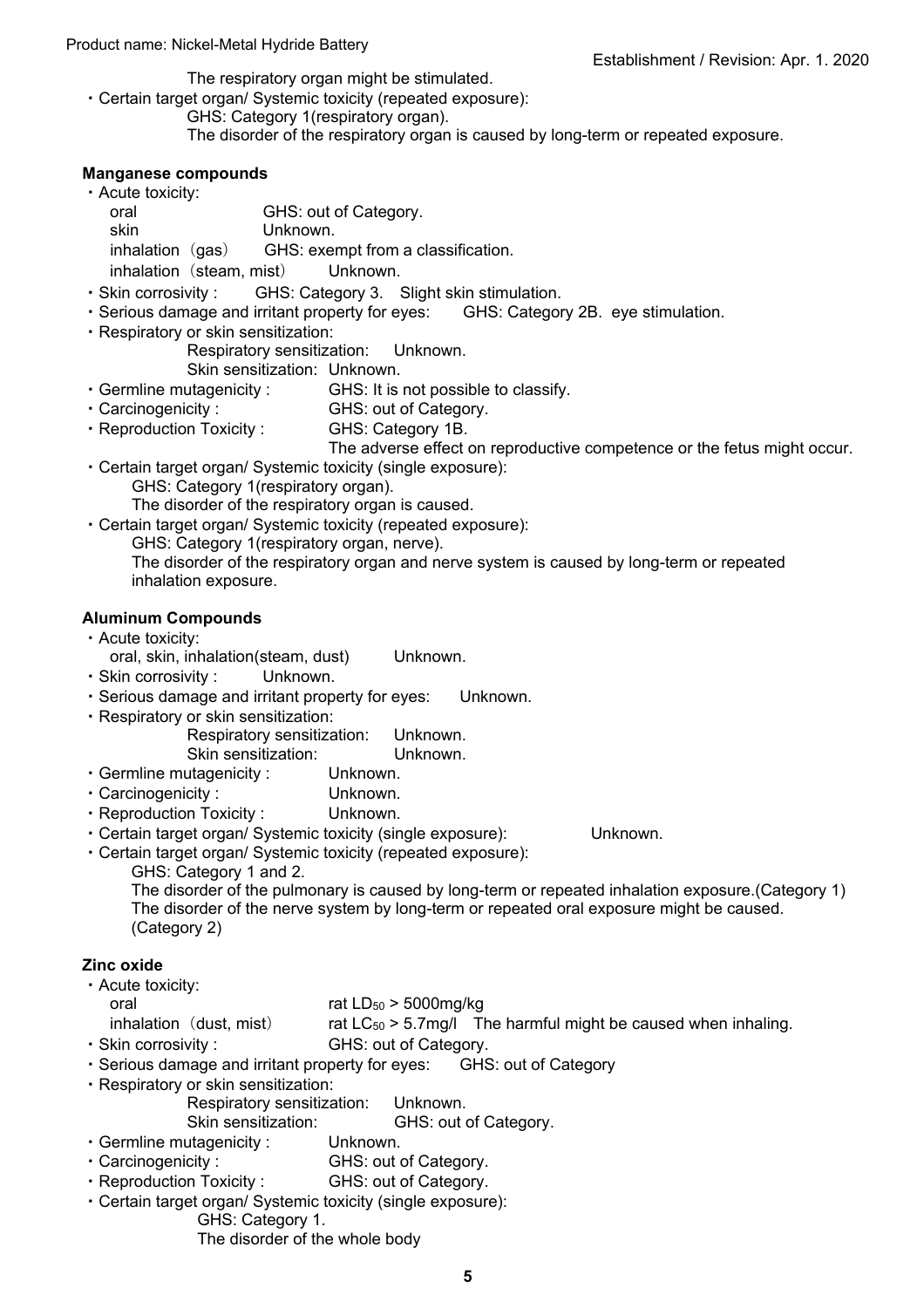#### Product name: Nickel-Metal Hydride Battery

- ・Certain target organ/ Systemic toxicity (repeated exposure):
	- GHS: Category 1.
	- The disorder of the pulmonary is caused by long-term or repeated inhalation exposure.

# **Carbon Black**

| • Acute toxicity: |                             |
|-------------------|-----------------------------|
| oral              | rat $LD_{50} > 15400$ mg/kg |
| skin              | Unknown.                    |
| inhalation (dust) | Unknown.                    |

- ・Skin corrosivity : Unknown.
- ・Serious damage and irritant property for eyes: Unknown.
- ・Respiratory or skin sensitization:

Respiratory sensitization: Unknown. Skin sensitization: Unknown.

- ・Germline mutagenicity : Unknown.
- ・Carcinogenicity :

GHS: Category 2

ACGIH: A3 –Confirmed animal carcinogen but relevance to human carcinogen is unknown. IARC: Group 2B Possibly carcinogenic to human.

- The cancer might be caused. ・Reproduction Toxicity : Unknown.
- ・Certain target organ/ Systemic toxicity (single exposure): Unknown.
- ・Certain target organ/ Systemic toxicity (repeated exposure):
	- GHS: Category 1 The disorder of the pulmonary is caused by long-term or repeated inhalation exposure.

# **Potassium Hydroxide**

| · Acute toxicity:    |                                                                  |
|----------------------|------------------------------------------------------------------|
| oral                 | GHS: Category 3. Harmful if swallowed.                           |
| skin                 | GHS: It is not possible to classify.                             |
| inhalation           | (steam) GHS: It is not possible to classify.                     |
| inhalation (dust)    | GHS: It is not possible to classify.                             |
| · Skin corrosivity : | GHS: Category 1B.                                                |
|                      | Serious chemical wound of the skin and damage of eyes is caused. |

- ・Serious damage and irritant property for eyes: GHS: Category 1.
- ・Respiratory or skin sensitization:
	- Respiratory sensitization: GHS: It is not possible to classify.
	- Skin sensitization: GHS: out of Category.
- ・Germline mutagenicity : GHS: out of Category.
- ・Carcinogenicity : GHS: It is not possible to classify.
- ・Reproduction Toxicity : GHS: It is not possible to classify.
- ・Certain target organ/ Systemic toxicity (single exposure):
	- GHS: Category 1.

The disorder of the respiratory system is caused.

・Certain target organ/ Systemic toxicity (repeated exposure) GHS: It is not possible to classify.

# **Sodium Hydroxide**

| · Acute toxicity:           |                                      |
|-----------------------------|--------------------------------------|
| oral                        | GHS: It is not possible to classify. |
| skin                        | GHS: It is not possible to classify. |
| inhalation $(gas)$          | GHS: out of Category.                |
| inhalation (steam) Unknown. |                                      |
| inhalation (dust) Unknown.  |                                      |
|                             |                                      |

・Skin corrosivity : GHS: Category 1.

Serious chemical wound of the skin and damage of eyes is caused.

- ・Serious damage and irritant property for eyes: GHS: Category 1. Serious damage of eyes is caused. ・Respiratory or skin sensitization:
- Respiratory sensitization: GHS: It is not possible to classify. Skin sensitization: GHS: out of Category. ・Germline mutagenicity : GHS: out of Category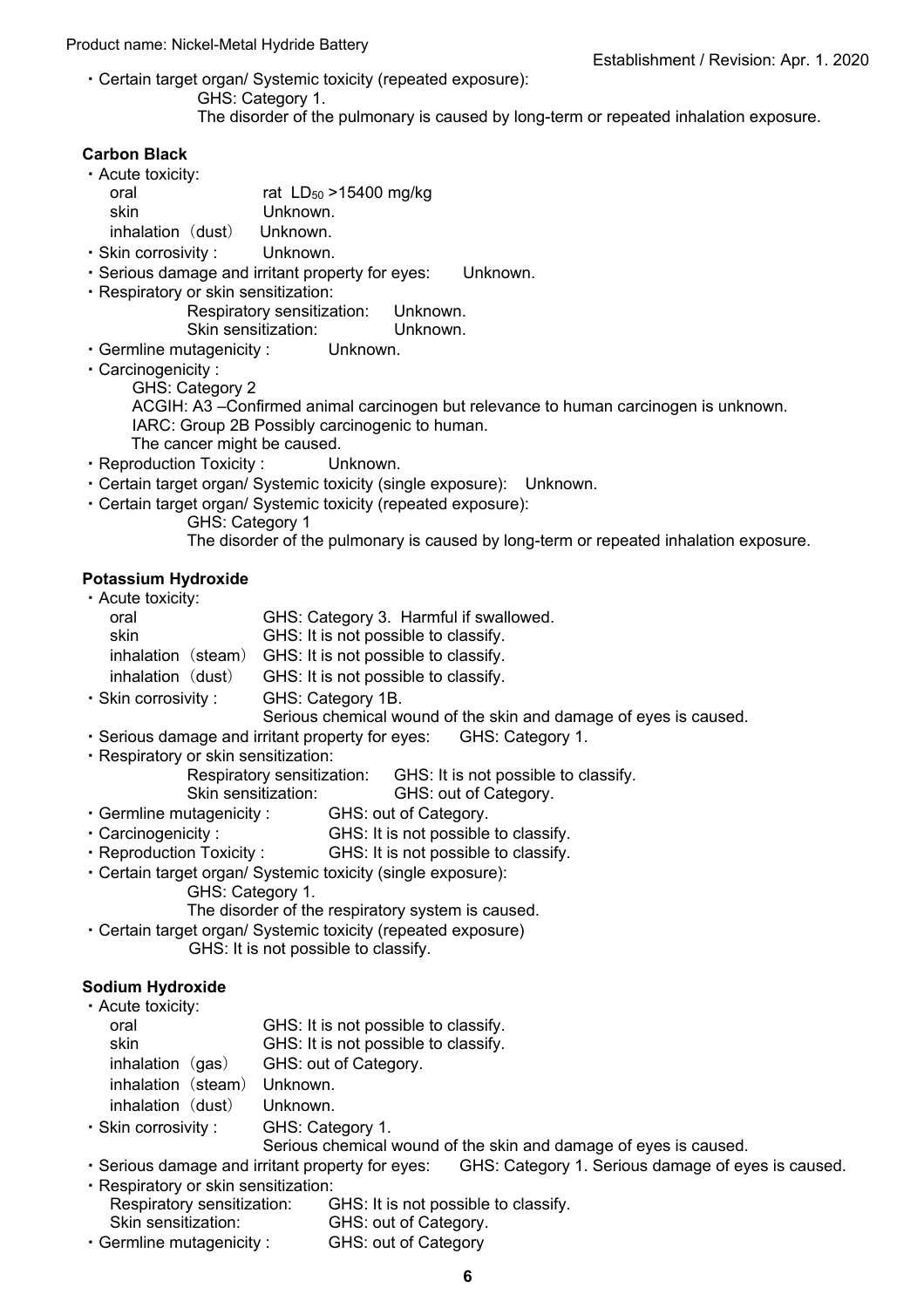#### Product name: Nickel-Metal Hydride Battery

- ・Carcinogenicity : GHS: It is not possible to classify.
- ・Reproduction Toxicity : GHS: It is not possible to classify.
- ・Certain target organ/ Systemic toxicity (single exposure):
	- GHS: Category 1(respiratory system).
	- The disorder of the respiratory organ is caused.
- ・Certain target organ/ Systemic toxicity (repeated exposure): GHS: It is not possible to classify.

# **Lithium Hydroxide**

| · Acute toxicity:           |                                      |                                                                  |
|-----------------------------|--------------------------------------|------------------------------------------------------------------|
| oral                        |                                      | GHS: Category 3. Harmful if swallowed.                           |
| skin                        | Unknown.                             |                                                                  |
| inhalation (steam) Unknown. |                                      |                                                                  |
| inhalation (dust)           | GHS: Category 3. Harmful if inhaled. |                                                                  |
| $\cdot$ Skin corrosivity :  | GHS: Category 1.                     |                                                                  |
|                             |                                      | Serious chemical wound of the skin and damage of eyes is caused. |

- ・Serious damage and irritant property for eyes: GHS: Category 1.
- ・Respiratory or skin sensitization:
	- Respiratory sensitization: GHS: It is not possible to classify.
		- Skin sensitization: GHS: It is not possible to classify.
- ・Germline mutagenicity : Unknown.
- ・Carcinogenicity : Unknown.
- ・Reproduction Toxicity : Unknown.
- ・Certain target organ/ Systemic toxicity (single exposure):
	- GHS: Category 1.
		- The disorder of the respiratory system is caused by inhalation exposure.
- ・Certain target organ/ Systemic toxicity (repeated exposure):
	- GHS: Category 1&2.

The disorder of the respiratory system is caused by long-term or repeated inhalation exposure. The disorder of the liver and the hematopoietic system by long-term or repeated oral exposure might be caused.

#### 12.ECOLOGICAL INFORMATION

・Persistence/degradability :

#### 13.DISPOSAL CONSIDERATIONS

・Recommended methods for safe and environmentally preferred disposal :

Product (waste from residues)

Do not throw out a used battery cell. Recycle it through the recycling company.

#### Contaminated packaging

Neither a container nor packing is contaminated during normal use. When internal materials leaked from a battery cell contaminates them, dispose them as industrial wastes subject to special control.

#### 14.TRANSPORT INFORMATION

This battery does not require the following items.

- ・TECHNICAL INSTRUCTIONS FOR THE SAFE TRANSPORT OF DANGEROUS GOODS BY AIR(ICAO)
- IATA Dangerous Goods Regulations 61<sup>th</sup> Edition Effective 1<sup>st</sup> January 2020 (IATA)
- ・code of federal regulations (U.S.DOT)

This battery requires the following items.

・INTERNATIONAL MARITIME DANGEROUS GOODS CODE(IMO)

From the 1<sup>st</sup> January 2012, Nickel-Metal Hydride Batteries is classed as Dangerous Goods, Class 9 in accordance with United Nations Recommendations on the Transport of Dangerous Goods and will have the

Since a battery cell and the internal materials remain in the environment, do not bury or throw out into the environment.